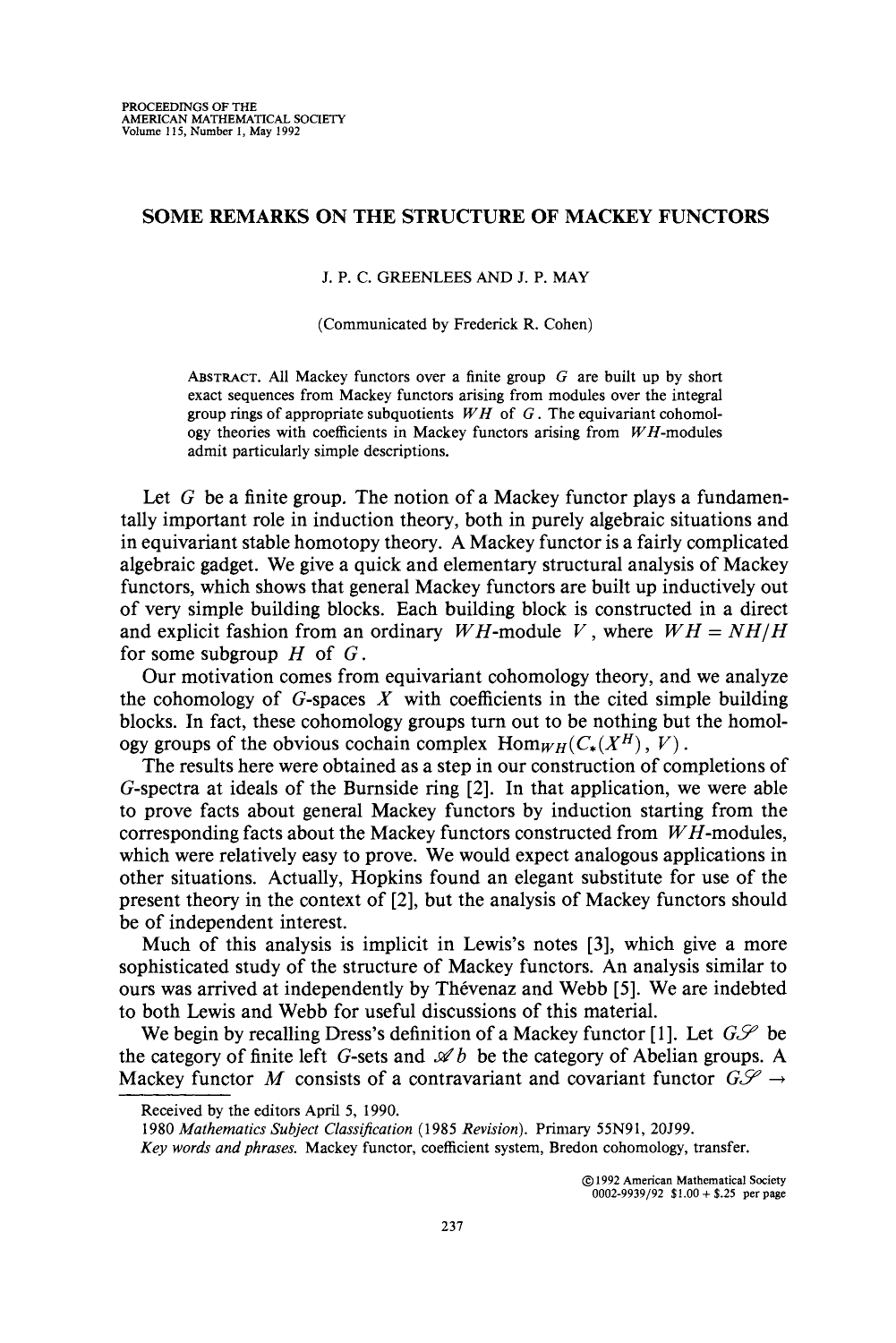$\mathscr{A}b$ . The two functors have the same object function, denoted M, and M converts disjoint unions to direct sums. For a map  $\alpha: S \to T$  of G-sets, let  $\alpha^*: M(T) \to M(S)$  and  $\alpha_*: M(S) \to M(T)$  denote the contravariant and covariant values of *M* on morphisms; these are called restriction and transfer maps. It is required that  $\alpha^* \circ \beta_* = \delta_* \circ \gamma^*$  for pullback diagrams of finite G-sets



There is a simpler notion of a (Bredon) coefficient system *M,* which is just a contravariant functor  $M: G\mathscr{S} \to \mathscr{A}b$  that converts disjoint unions to direct sums. We have evident notions of morphisms of Mackey functors and of coefficient systems, and we let  $\mathcal{M}[G]$  and  $\mathcal{B}[G]$  denote the respective categories. We obtain a functor  $\mathcal{M}[G] \to \mathcal{B}[G]$  by forgetting transfer maps. Of course, both Mackey functors and coefficient systems are entirely determined by their behavior on the full subcategory  $G\mathscr{O} \subset G\mathscr{S}$  of orbits  $G/H$ . We let  $\mathscr{Z}[G]$ denote the category of left G-modules ( $= Z[G]$ -modules).

For  $H \subset G$ , let NH denote the normalizer of H in G, and let  $WH =$  $NH/H$ . (We write  $N_GH$  and  $W_GH$  when necessary for clarity.) Let *i*:  $NH \rightarrow$ G and  $\varepsilon: NH \to WH$  be the inclusion and quotient homomorphisms. The basic building blocks for coefficient systems and Mackey functors arise from *W H* -modules, and we start work by describing various functors and adjunctions that help to make the nature of the building blocks clear. We construct the following diagram:



We also construct functors  $\varepsilon_*$  and  $i_*$  going in the opposite directions from  $\varepsilon^*$ and  $i^*$ . By abuse of notation, we continue to write R for its composite with  $\varepsilon_*$ or with  $i^* \circ \varepsilon_*$  and L for its composite with  $\varepsilon^*$  or with  $\varepsilon^* \circ \iota_*$ . Mnemonically, Land *R* stand for left and right adjoints.

Of course, the vertical arrows are the forgetful functors. We focus on the functors involving the bottom row; those involving the top row are similarjust forget about transfer maps. We treat the various functors separately, in their most natural contexts.

**Definition 1.** Define functors  $L: \mathcal{M}[G] \to \mathcal{Z}[G]$  and  $R: \mathcal{Z}[G] \to \mathcal{M}[G]$  as follows for any finite group  $G$ . For a Mackey functor  $M$ , let  $LM$  be the G-module  $M(G/e)$ . For a G-module V, let  $(RV)(G/H) = V^H$ .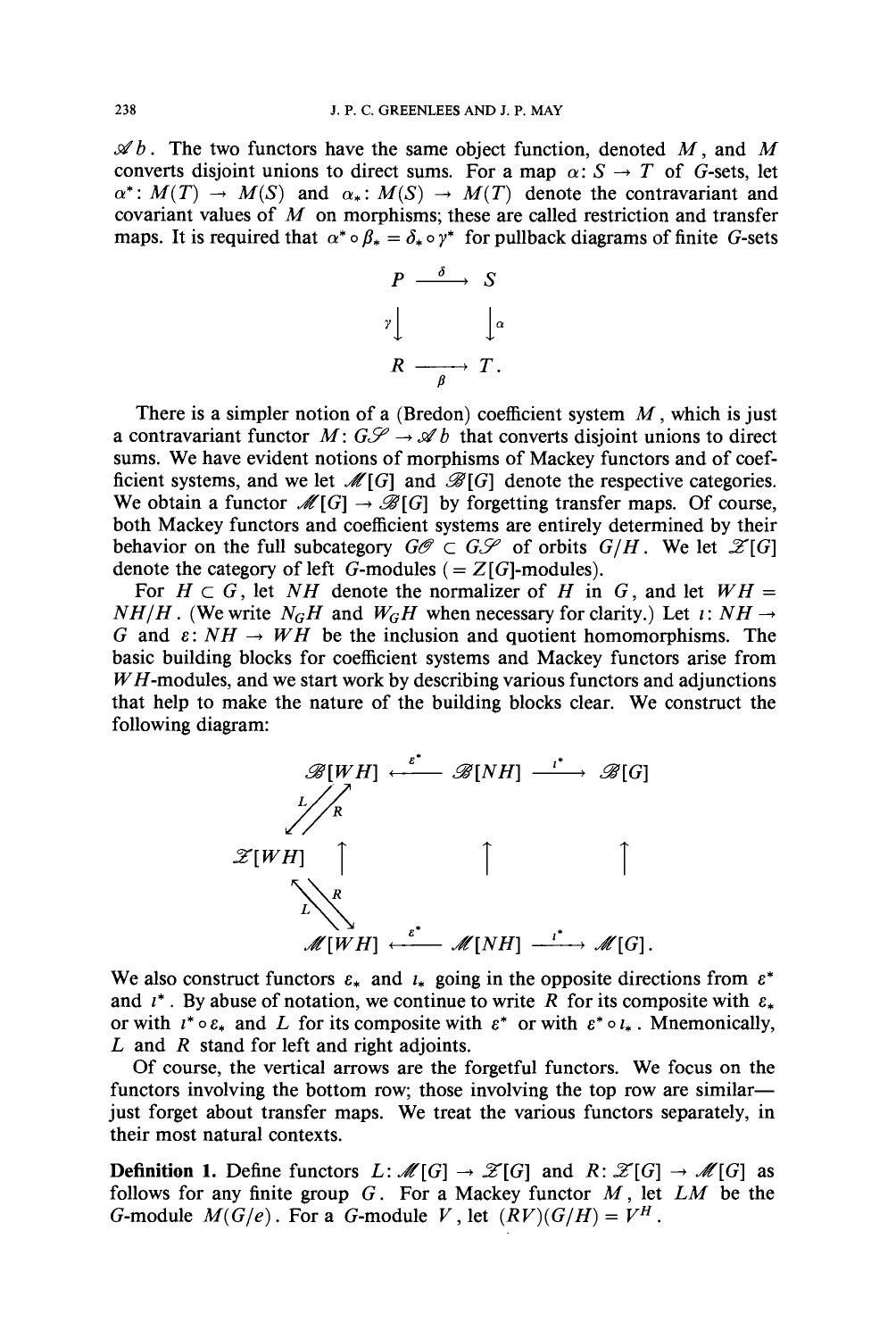To clarify things later, we write out a full description of *R* in terms of the definition of a Mackey functor. Define  $RV: G\mathscr{S} \to \mathscr{A}b$  by  $(RV)(S) =$  $(\bigoplus V_{\sigma})^G$ , where  $V_{\sigma}$  is a copy of V and the sum runs over the set of G-maps  $\sigma: G \to S$ . An element  $g \in G$  specifies a *G*-map  $r(g): G \to G$  via right multiplication by *g*, and *G* acts on  $\bigoplus V_{\sigma}$  by  $(gx)_{\sigma} = g \cdot x_{\sigma \circ r(g^{-1})}$ , where  $x_{\sigma}$ denotes the  $\sigma$ th coordinate of  $x \in \bigoplus V_{\sigma}$ . For a map  $\alpha: S \to T$  of G-sets, the homomorphisms

$$
\alpha^*: (RV)(T) \to (RV)(S)
$$
 and  $\alpha_*: (RV)(S) \to (RV)(T)$ 

are specified coordinatewise by

$$
\alpha^*(y)_{\sigma} = y_{\alpha \circ \sigma}
$$
 and  $\alpha_*(x)_{\tau} = \sum_{\alpha \circ \sigma = \tau} x_{\sigma}$ .

The Mackey functor condition on pullbacks is very easily checked from this description.

Proposition 2. *On the level ofcoefficient systems, the functors Land R are left and right adjoint, so that*

$$
\mathscr{Z}[G](LM, V) \cong \mathscr{B}[G](M, RV)
$$

*for a G-module V and a coefficient system M. This remains true on the level ofMackey functors, so that*

$$
\mathscr{Z}[G](LM, V) \cong \mathscr{B}[G](M, RV) \cong \mathscr{M}[G](M, RV)
$$

*for a G-module V and a Mackey functor M.*

*Proof.* Let  $\pi: G/e \rightarrow G/H$  be the natural quotient map. The image of  $\pi^*$ :  $M(G/H) \to M(G/e)$  lies in  $M(G/e)^{H}$ , so we have a natural map  $\eta: M$ *RLM*;  $\eta$  and the identity  $\varepsilon$ : *LRV*  $\rightarrow$  *V* give the unit and the counit of the adjunction. On general G-sets S,  $n: M \rightarrow RLM$  admits the description  $\eta(m)_{\sigma} = \sigma^*(m)$  for  $m \in M(S)$ . The verification that  $\eta$  commutes with transfer maps when *M* is a Mackey functor amounts to an observation about the structure of the pullback of a G-map  $\tau: G \to T$  along a G-map  $\alpha: S \to T$ .

**Definition 3.** Let  $J = G/K$  for a normal subgroup K of a finite group G, and let  $\varepsilon: G \to J$  be the quotient homomorphism. Let  $\mathcal{M}[G]/K$  be the category of Mackey functors concentrated over  $K$ ; namely, Mackey functors  $M$  such that  $M(G/H) = 0$  unless *H* contains *K*. Define functors  $\varepsilon^*$ :  $\mathcal{M}[G] \to \mathcal{M}[J]$ and  $\varepsilon_*$ :  $\mathcal{M}[J] \to \mathcal{M}[G]/K$  as follows. Let  $G\mathcal{S}^K$  be the category of K-fixed G-sets. By regarding a  $J$ -set  $S$  as a G-set by pullback along  $\varepsilon$ , we obtain an isomorphism  $e^*: J\mathscr{S} \to G\mathscr{S}^K$  with inverse  $e^*$ . For  $M \in \mathscr{M}[G]$ , composition of  $\varepsilon^*$  with  $M: G\mathscr{S} \to \mathscr{A}b$  in both its covariant and contravariant parts gives  $\varepsilon^*M \in \mathcal{M}[J]$ . For  $M' \in \mathcal{M}[J]$ , composition of  $\varepsilon_{\#}$  with  $M'$  in both its covariant and contravariant parts determines  $\varepsilon_* M' \in \mathcal{M}[G]/K$ . Visibly  $\varepsilon_*$ and  $\varepsilon^*$  establish an isomorphism between  $\mathcal{M}[J]$  and  $\mathcal{M}[G]/K$ .

**Proposition 4.** On the level of coefficient systems, the functors  $\varepsilon^*$  and  $\varepsilon_*$  are left *and right adjoint, so that*

$$
\mathscr{B}[J](\varepsilon^*M, M') \cong \mathscr{B}[G](M, \varepsilon_*M')
$$

*for*  $M \in \mathcal{B}[G]$  *and*  $M' \in \mathcal{B}[J]$ . Let  $K\mathcal{M}[G]$  *denote the full subcategory of L[G] whose objects are those Mackey functors M such that the transfer maps*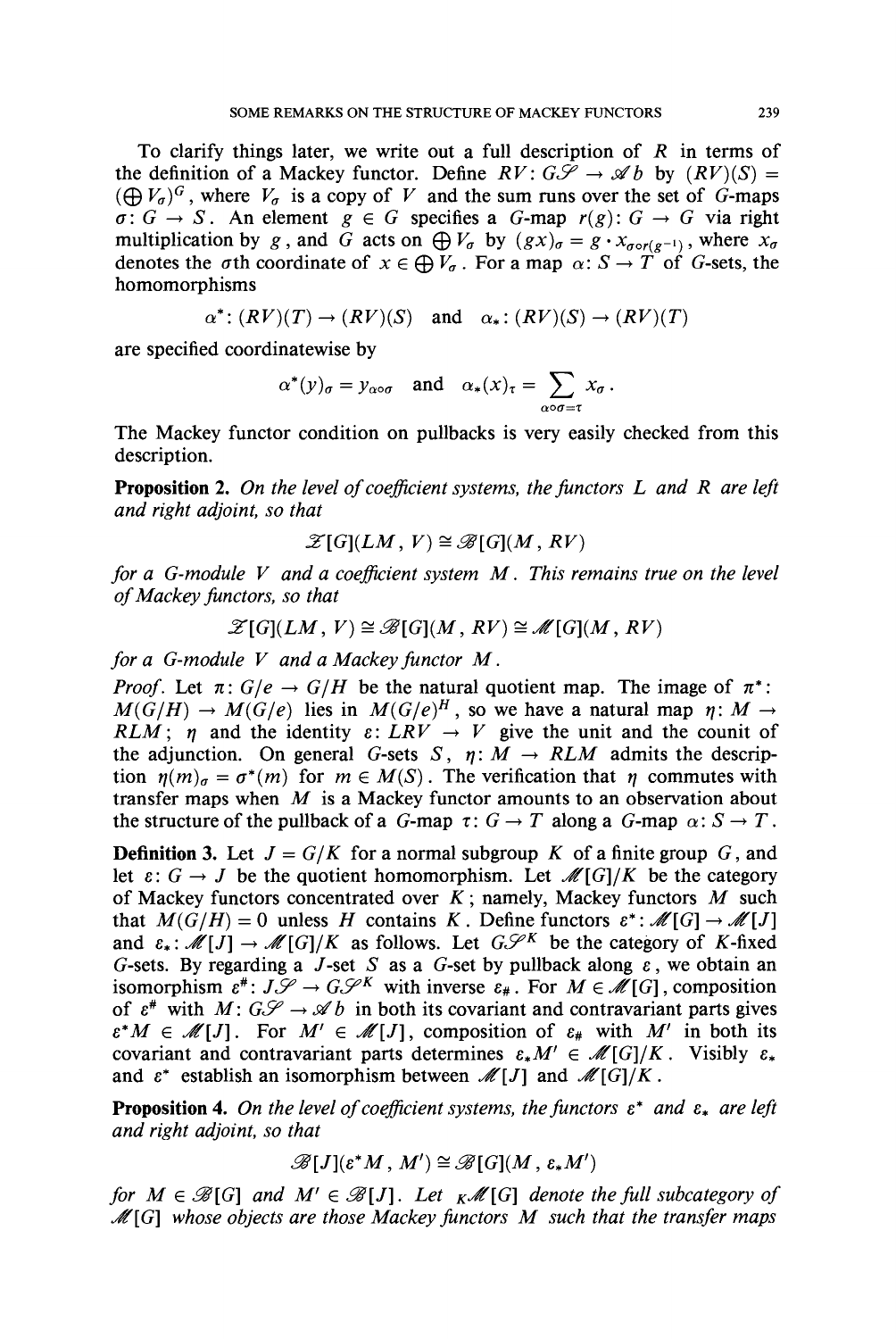$\alpha_*$ :  $M(G/H) \rightarrow M(G/L)$  *associated to those G-maps*  $\alpha: G/H \rightarrow G/L$  *with*  $H \not\supset K$  *and*  $L \supset K$  *are zero. On the level of Mackey functors,* 

$$
\mathscr{M}[J](\varepsilon^*M, M') \cong {}_K\mathscr{M}[G](M, \varepsilon_*M')
$$

*for*  $M \in K\mathcal{M}[G]$  *and*  $M' \in \mathcal{M}[J]$ .

*Proof.* The first statement is clear. The point of the second statement is that the evident map of coefficient systems  $n: M \to \varepsilon_* \varepsilon^* M$ , which is the identity on  $M(G/H)$  if  $H \supset K$  and is 0 on  $M(G/H)$  otherwise, will commute with transfer maps if and only if  $M \in \mathcal{M}[G]$ .

**Definition 5.** Let  $i: H \to G$  be an inclusion of finite groups. Define functors  $\iota^*: \mathcal{M}[H] \to \mathcal{M}[G]$  and  $\iota_*: \mathcal{M}[G] \to \mathcal{M}[H]$  as follows. By regarding G-sets as *H*-sets, we obtain a functor  $i^*$ :  $G\mathcal{S} \rightarrow H\mathcal{S}$ . For  $M \in \mathcal{M}[H]$ , composition of  $i^*$  with  $M: H\mathcal{S} \rightarrow \mathcal{A} b$  in both its covariant and contravariant parts gives  $u^*M \in \mathcal{M}[G]$ . An *H*-set *S* generates a *G*-set  $G \times_H S$ , and this gives a functor  $\iota_{\#}: H\mathscr{S} \to G\mathscr{S}$ . Composition with  $M' \in \mathscr{M}[G]$  gives  $\iota_{\ast}M' \in \mathscr{M}[H]$ .

**Proposition 6.** The functors  $\iota_*$  and  $\iota^*$  are left and right adjoint,

$$
\mathscr{M}[H](\iota_*M',M)\cong \mathscr{M}[G](M',\iota^*M)
$$

*for*  $M \in \mathcal{M}[H]$  *and*  $M' \in \mathcal{M}[G]$ *, and similarly on the level of coefficient systems. Proof.* The unit  $\eta: M' \to \iota^* \iota_* M'$  and counit  $\varepsilon: \iota_* \iota^* M \to M$  of the adjunction are induced by the transformations  $\xi$ :  $u_{\mu}t^{\mu} \rightarrow$  Id and  $\nu$ : Id  $\rightarrow t^{\mu}t_{\mu}$  given by the natural action  $G \times_H S \to S$  of G on G-sets S and by the natural inclusion of *H*-sets *T* in  $G \times_H T$ .

Returning to our initial situation with  $H$ ,  $NH$ ,  $WH$ , and  $G$ , we have the following adjunctions on the coefficient system level:

$$
\mathcal{Z}[WH](LM, V) \cong \mathcal{B}[WH](M, RV),
$$
  

$$
\mathcal{B}[WH](\varepsilon^*M, M') \cong \mathcal{B}[NH](M, \varepsilon_*M'),
$$
  

$$
\mathcal{B}[NH](\iota_*M, M') \cong \mathcal{B}[G](M, \iota^*M').
$$

All of the functors in sight are also defined on the Mackey functor level, where the first and third adjunctions remain valid but where the second adjunction must be weakened to

$$
\mathscr{M}[WH](\varepsilon^*M, M') \cong {}_H\mathscr{M}[NH](M, \varepsilon_*M').
$$

If  $_H\mathcal{M}[G]$  is the full subcategory of  $\mathcal{M}[G]$  consisting of those Mackey functors *M* whose transfer maps  $\alpha_*$ :  $M(G/J) \to M(G/L)$  associated to G-maps  $\alpha: G/J \to G/L$  with  $J \not\supset H$  and  $L \supset H$  are zero, then  $\iota_*$  carries  $H^{\mathscr{M}}[G]$ to  $H \mathcal{M}[NH]$ . We summarize matters in the following proposition. Remember that we have agreed to write

$$
R: \mathscr{Z}[WH] \to \mathscr{M}[G] \quad \text{and} \quad L: \mathscr{M}[G] \to \mathscr{Z}[WH]
$$

for the composite functors  $i^* \varepsilon_* R$  and  $L \varepsilon^* \iota_*$ . For a WH-module V,  $(RV)(G/H)$  $= V$  and  $(RV)(G/J) = 0$  unless *H* is conjugate to a subgroup of *J*. For a G-Mackey functor  $M$ ,  $LM = M(G/H)$ .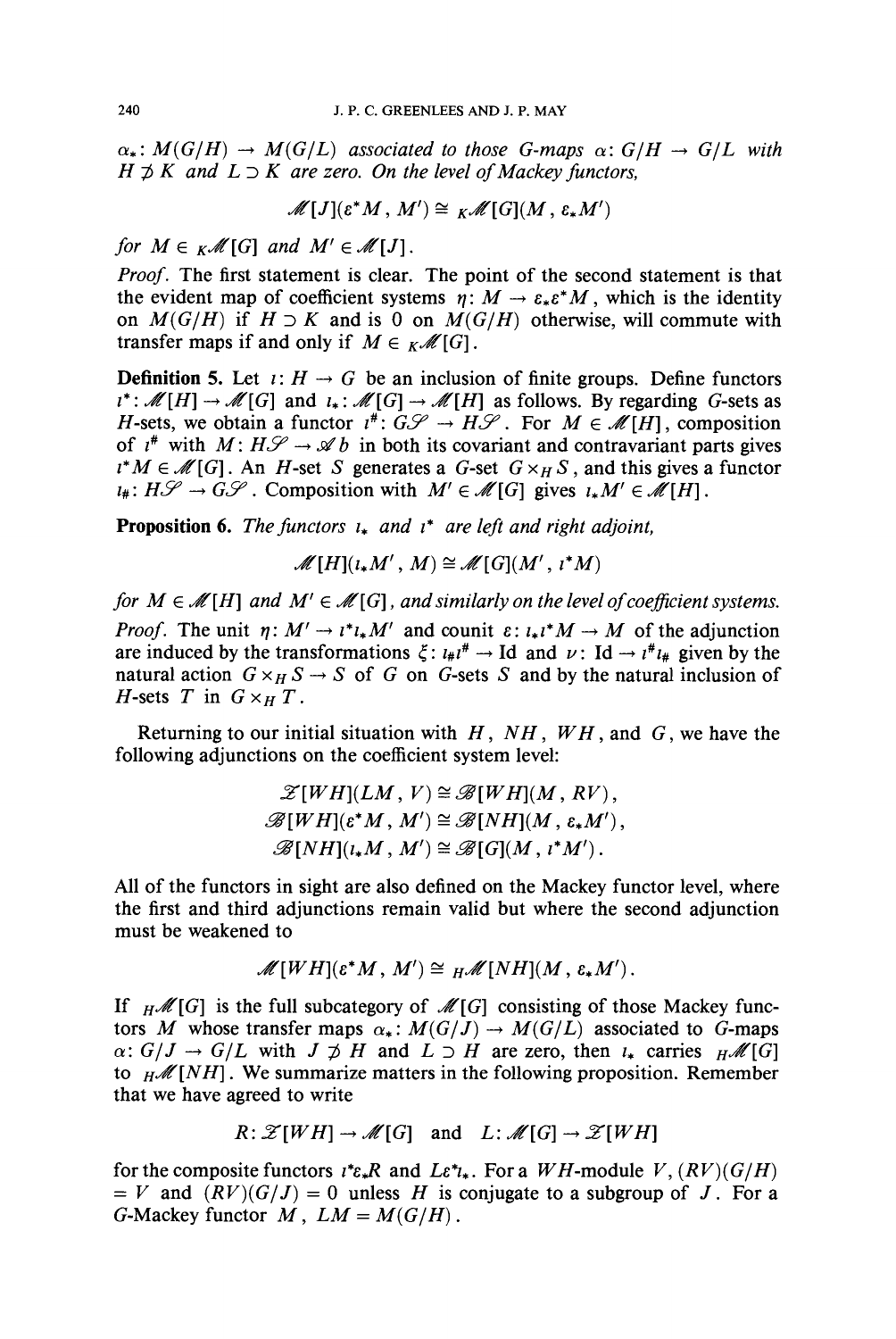**Proposition 7.** On the level of coefficient systems, the functors L and R are left *and right adjoint, so that*

$$
\mathscr{Z}[WH](LM, V) \cong \mathscr{B}[G](M, RV)
$$

*for a*  $WH$ -module V and a G-coefficient system  $M$ . The counit  $\varepsilon$ : LRV =  $(RV)(G/H) \rightarrow V$  *of the adjunction is an isomorphism. On the level of Mackey functors, there is a restricted adjunction*

$$
\mathscr{Z}[WH](LM, V) \cong {}_H\mathscr{M}[G](M, RV).
$$

*In particular, if*  $M \in H^{\mathcal{M}}[G]$ *, then the identity map of*  $M(G/H)$  *extends uniquely to a map of Mackey functors*  $\eta: M \to R(M(G/H))$ .

Tracing through the definitions, we see that, for a  $G$ -set  $S$ ,  $(RV)(S) =$  $((\bigoplus V_{\sigma})^{WH}$ , where the sum runs over the set of *WH*-maps  $\sigma: WH \rightarrow S^H$  (or, equivalently, the set of *G*-maps  $G/H \to S$ ); of course,  $(RV)(S) = 0$  if  $S^H$  is empty. The restriction and transfer maps associated to a  $G$ -map  $\alpha$ :  $S \rightarrow T$  are obtained from the induced *WH*-map  $\alpha^H$ :  $S^H \rightarrow T^H$  in the fashion described earlier. The inverse  $V \to (RV)(G/H)$  of the counit  $\varepsilon$  sends an element  $v \in V$ to the element with  $\sigma$ th coordinate  $wv$ , where  $\sigma: WH \rightarrow (G/H)^H = WH$  is right multiplication by  $w \in WH$ .

From our point of view, the crucial simplifying feature of the Mackey functors  $RV$  is that the action of the Burnside ring  $A(G)$  takes a particularly simple form on them. Additively,  $A(G)$  is a free Abelian group with basis elements  $[G/H]$ , where H runs over a set of representatives for the conjugacy classes of subgroups of G. For a Mackey functor M, the action of  $[G/H]$  on  $M(S)$  is the composite  $\pi_* \circ \pi^*$ , where  $\pi$  is the projection  $S \times G/H \to S$ . Recall that there is a homomorphism of rings  $\varphi_H: A(G) \to Z$ , which sends a finite G-set S to the cardinality of  $S<sup>H</sup>$ .

**Proposition 8.** *If a Mackey functor N satisfies*  $N(G/J) = 0$  *for all proper subgroups J of H*, *then A*(*G*) *acts through*  $\varphi$ <sub>*H*</sub> *on N*(*G*/*H*). *If N* = *RV for a WH-module V*, *then*  $A(G)$  *acts through*  $\varphi_H$  *on*  $N(S)$  *for all finite G-sets S*. *Proof.*  $A(G)$  acts on  $N(G/H)$  through the restriction  $r: A(G) \rightarrow A(H)$ , and  $\varphi_H \circ r = \varphi_H$ . The action of  $[H/J]$  on  $N(G/H)$  is the composite of the restriction  $N(G/H) \to N(G/J)$  and the transfer  $N(G/J) \to N(G/H)$  and is thus zero unless  $J = H$ , when it is the identity. It follows that  $\alpha x = \varphi_H(\alpha)x$ for  $\alpha \in A(G)$  and  $x \in N(G/H)$ . If  $N = RV$  for a WH-module V, then direct computation shows that the composite

$$
N(S) \xrightarrow{\pi^*} N(G/K \times S) \xrightarrow{\pi_*} N(S)
$$

is multiplication by the cardinality of  $(G/K)^H$  for any  $K \subset G$ . To see this, let  $y \in (\bigoplus V_a)^{WH}$ , where the sum runs over the *WH*-maps  $\sigma: WH \to S^H$ . Then

$$
(\pi_*\pi^*(y))_{\sigma}=\Sigma\pi^*(y)_{\nu}=\Sigma y_{\pi\circ\nu}=\Sigma y_{\sigma},
$$

where the sums run over the *WH*-maps  $\nu$ :  $WH \rightarrow (G/K)^H \times S^H$  such that  $\pi \circ \nu = \sigma$ ; clearly there are  $|(G/K)^H|$  such maps  $\nu$ .

The coefficient system level adjunction of Proposition 7 leads to a simple algebraic description of Bredon cohomology with coefficients in *RV.*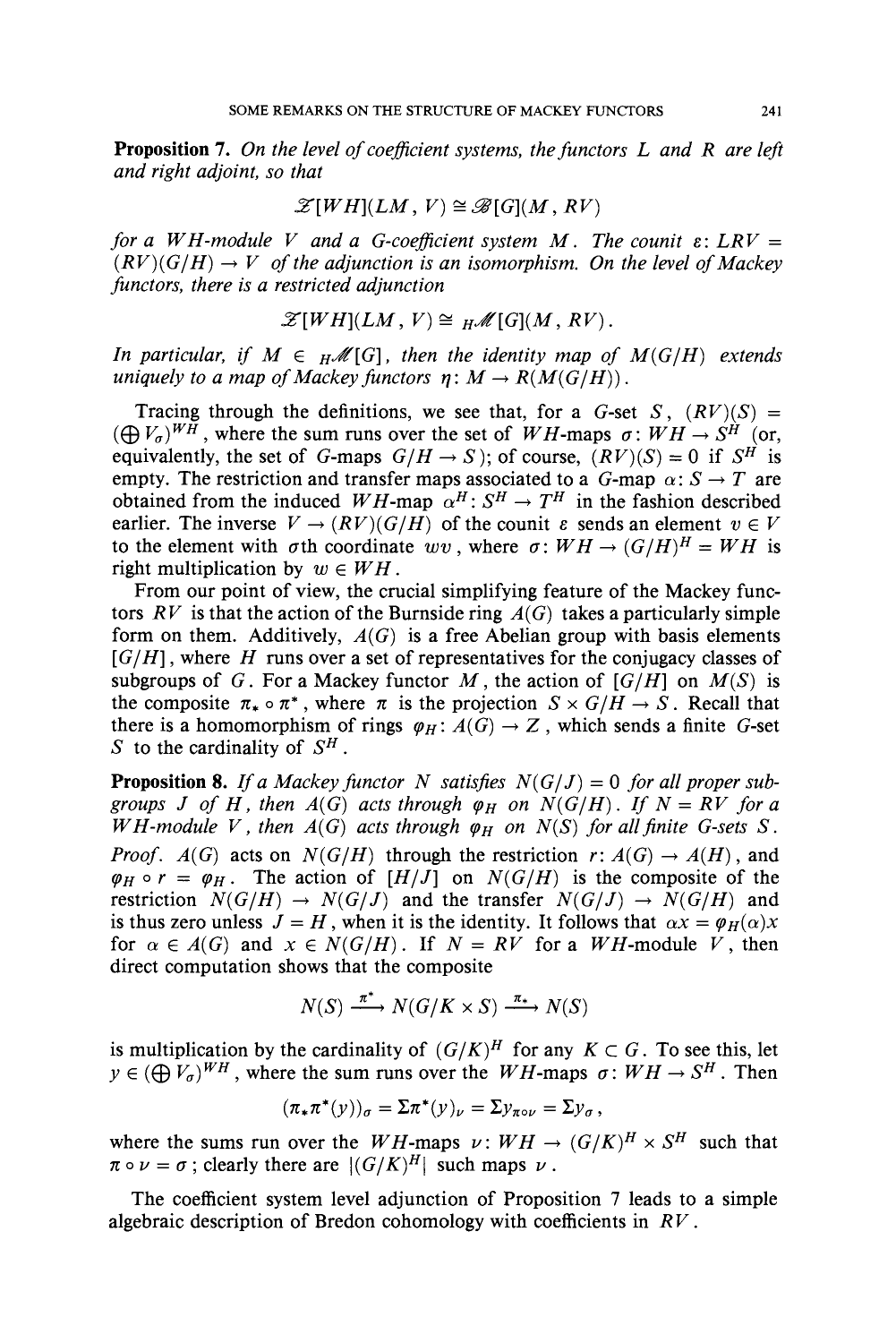**Proposition 9.** Let X be a  $G - CW$  complex. For a WH-module V, the Bredon cohomology  $H^*_{G}(X; RV)$  is naturally isomorphic to the cohomology of the cochain complex  $\operatorname{Hom}_{WH}(C_*(X^H), V)$ . It is therefore also isomorphic to the Bredon cohomology  $H^*_{WH}(X^H; RV)$ .

*Proof.* The cellular chain complex  $C_*(X)$  in the Abelian category of coefficient systems is specified on orbits by  $C_{\star}(X)(G/H) = C_{\star}(X^{H})$ . In Hom notation, the adjunction of Proposition 7 specializes to give an isomorphism of cochain complexes

$$
\mathrm{Hom}_{WH}(C_*(X^H), V) \cong \mathrm{Hom}_{\mathscr{B}[G]}(\underline{C}_*(X), RV).
$$

By definition, the cohomology of the right-hand side, and thus of the left-hand side, is the Bredon cohomology  $H_G^*(X; RV)$ . The last statement follows by applying the first statement to the  $\ddot{W}H - CW$  complex  $X^H$  and the functor  $R: \mathscr{Z}[WH] \rightarrow \mathscr{M}[WH]$ .

For the aficionados, we record the following much less obvious spectrum level analog of the last statement. (See [4, II §9] for the relevant definitions.)

**Proposition 10.** For a G-spectrum  $X$  and  $WH$ -module  $V$ ,

$$
H_G^*(X, RV) \cong H_{WH}^*(\Phi^H X, RV).
$$

In particular, if  $\pi_*(X^K) = 0$  for those subgroups K of NH that do not contain H, then

$$
H_G^*(X, RV) \cong H_{WH}^*(X^H, RV).
$$

*Proof.* Consider the Eilenberg-MacLane WH-spectrum  $K(RV, 0)$ . Its associated *N H*-spectrum concentrated over *H* is defined by applying the functor  $\widehat{E\mathscr{F}}[H]\wedge \varepsilon^*(?)$  of [4, II §9] and is an Eilenberg-MacLane spectrum  $K(\varepsilon_*RV, 0)$ . The G-spectrum generated by this *N H*-spectrum is defined by applying the functor  $F_{NH}[G,?)$  of [4, II.4.1] and is an Eilenberg-MacLane spectrum  $K(t^* \varepsilon_* R V, 0)$ . The conclusion follows from the general change of groups isomorphisms of [4, 11.4.3, 11.9.2, 11.9.5].

We should also record the rather standard fact that Proposition 9 implies the presence of a well-behaved transfer homomorphism.

**Proposition 11.** Let X be a  $G - CW$  complex. For  $J \subset H \subset G$  and a  $W_GJ$ module  $V$ , there is a transfer homomorphism

$$
\tau\colon H_H^*(X\,;\,RV)\to H_G^*(X\,;\,RV)
$$

whose composite  $\tau \circ \pi$  with the forgetful homomorphism

$$
\pi\colon H^*_G(X\,;\,RV)\to H^*_H(X\,;\,RV)
$$

is multiplication by the index  $[N_GJ:N_HJ]$  of normalizers.

*Proof.* For a  $W_H J$ -homomorphism  $f: C_*(X^J) \to V$ , define the  $W_G J$ -homomorphism  $\tau f: C_*(X^J) \to V$  to be the sum over coset representatives g of  $N_HJ$  in  $H_GJ$  of the homomorphisms gf, where g acts by conjugation on Hom groups. Then  $\tau$  is a well-defined map of cochain complexes, and the composite  $\tau \circ \pi$  is multiplication by  $[N_GJ:N_HJ]$  on the cochain level.

Finally, the following result and its proof describe how to construct arbitrary Mackey functors out of the Mackey functors  $RV$ .